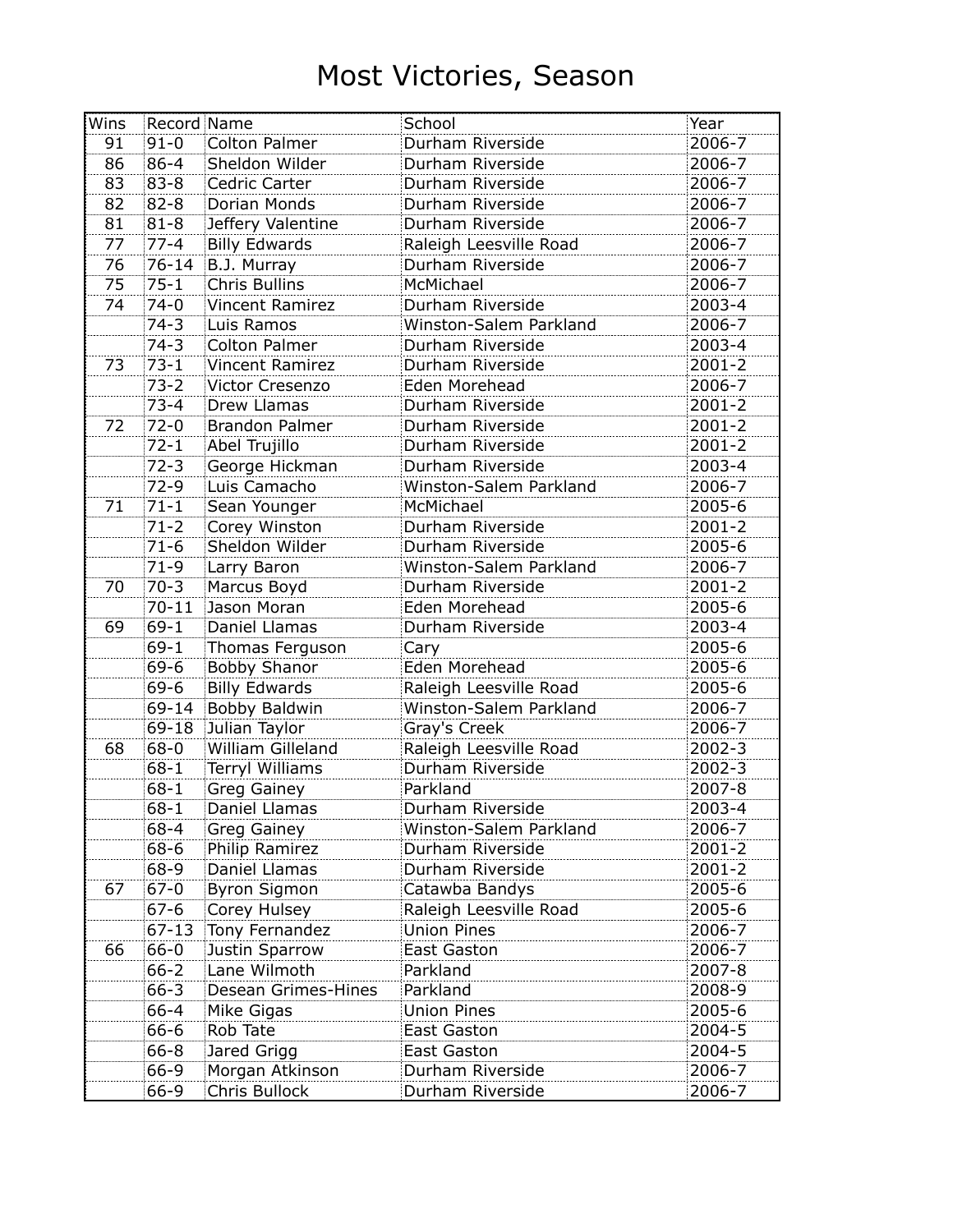| Wins | Record Name |                         | School                 | Year    |
|------|-------------|-------------------------|------------------------|---------|
|      |             | 66-13 Ken Gretz         | Huntersville Hopewell  | 2005-6  |
| 65   | $65 - 0$    | Marciano Ali            | Parkland               | 2008-9  |
|      | $65 - 1$    | Zach Filter             | Weddington             | 2005-6  |
|      | $65 - 3$    | Bobby Shanor            | Eden Morehead          | 2006-7  |
|      | $65 - 4$    | <b>Manual Ramirez</b>   | <b>Jack Britt</b>      | 2006-7  |
|      | $65 - 4$    | Luis Ramos              | Parkland               | 2007-8  |
|      | $65 - 7$    | Justin Koren            | Cary                   | 2005-6  |
|      | $65 - 7$    | Lane Wilmoth            | Winston-Salem Parkland | 2006-7  |
|      | $65 - 7$    | Lanard Oglesby          | Parkland               | 2007-8  |
|      | $65 - 7$    | Marciano Ali            | Parkland               | 2007-8  |
|      | $65 - 18$   | Jonathan Hill           | Winston-Salem Parkland | 2006-7  |
| 64   | $64 - 0$    | Luis Ramos              | Parkland               | 2008-9  |
|      | $64 - 1$    | Marcus Boyd             | Durham Riverside       | 2002-3  |
|      | $64 - 3$    | Davante Andujar         | Robinson, Jay M.       | 2010-11 |
|      | $64 - 4$    | Travis Varner           | <b>West Carteret</b>   | 2003-4  |
|      | $64 - 4$    | Ethan Carter            | Newton-Conover         | 2008-9  |
|      | $64 - 5$    | Michael Lowe            | <b>West Caldwell</b>   | 2012-13 |
|      | $64 - 5$    | Alex Winn               | Eden Morehead          | 2006-7  |
|      | $64 - 7$    | Jacob Allen             | <b>Topsail</b>         | 2006-7  |
|      | $64 - 11$   | Eric Sims               | Parkland               | 2007-8  |
|      | $64 - 12$   | Kevin Bumpass           | Durham Riverside       | 2005-6  |
| 63   | $63 - 0$    | Joey Farnsworth         | Cary                   | 2006-7  |
|      | $63 - 0$    | Robbie Wannenburg       | West Forsyth           | 2008-9  |
|      | $63 - 2$    | Kyle Kanaga             | Jamestown Ragsdale     | 2005-6  |
|      | $63 - 2$    | <b>Colt Howell</b>      | Catawba Bandys         | 2006-7  |
|      | $63 - 3$    | Zachary Pierce          | Durham Riverside       | 2005-6  |
|      | $63 - 4$    | Alex Bray               | Croatan                | 2012-13 |
|      | $63 - 4$    | Luis Camacho            | Parkland               | 2007-8  |
|      | $63 - 4$    | Teague Little           | Parkland               | 2007-8  |
|      | $63 - 4$    | <b>Trevor Kamens</b>    | Leesville Road         | 2008-9  |
|      | $63 - 5$    | Larry Baron             | Parkland               | 2007-8  |
|      | $63 - 5$    | Chris Rivas             | Parkland               | 2008-9  |
|      | $63 - 5$    | Billy (Austin) Benfield | Sun Valley             | 2012-13 |
|      | $63 - 5$    | William Scott           | West Forsyth           | 2012-13 |
|      | $63 - 7$    | Nick Sweet              | Havelock               | 2003-4  |
|      | $63 - 7$    | <b>Brendon Parker</b>   | Cary                   | 2006-7  |
|      | $63 - 8$    | Eddo Hojilla            | West Carteret          | 2003-4  |
|      | $63 - 8$    | Corey Engel             | Hopewell               | 2005-6  |
|      | $63 - 10$   | Jake Haynes             | Eden Morehead          | 2005-6  |
|      | $63 - 12$   | Jordan Alfaro           | Jack Britt             | 2006-7  |
| 62   | $62 - 0$    | Eloheim Palma           | Cary                   | 2008-9  |
|      | $62 - 1$    | Thomas Ferguson         | Cary                   | 2006-7  |
|      | $62 - 2$    | Justin Sparrow          | East Gaston            | 2005-6  |
|      | $62 - 3$    | Dusty McKinney          | East Gaston            | 2000-1  |
|      | $62 - 5$    | Juan Stimpson           | Parkland               | 2007-8  |
|      | $62 - 6$    | Miles Shaw              | Green Hope             | 2007-8  |
|      | $62 - 6$    | Marcus Cain             | Parkland               | 2008-9  |
|      | $62 - 6$    | Nathan Stanford         | Hopewell               | 2006-7  |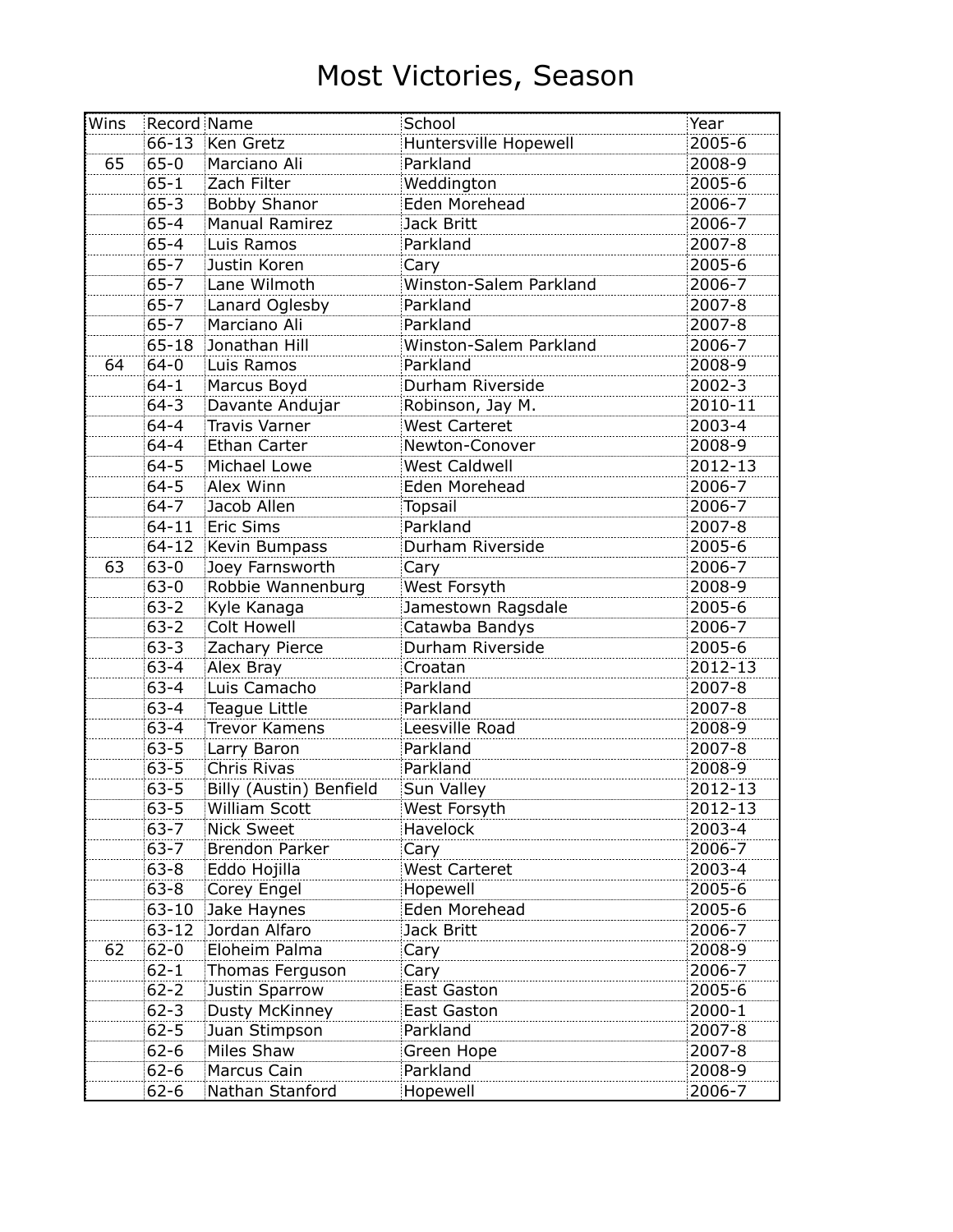| Wins |           | Record Name              | School                  | Year       |
|------|-----------|--------------------------|-------------------------|------------|
|      | $62 - 8$  | Brody McGrath            | Croatan                 | 2012-13    |
|      | $62 - 9$  | Jared Grigg              | <b>East Gaston</b>      | 2006-7     |
|      | $62 - 9$  | Joey Farnsworth          | Cary                    | 2005-6     |
|      | $62 - 9$  | Jarren Cooper            | Parkland                | 2007-8     |
|      | $62 - 10$ | Kevin Hulin              | South Davidson          | 2006-7     |
|      | $62 - 12$ | Kevin Bumpass            | Durham Riverside        | 2005-6     |
|      | $62 - 14$ | Eric Jackson             | Fayetteville Jack Britt | 2004-5     |
| 61   | $61 - 0$  | <b>Colton Palmer</b>     | Durham Riverside        | 2004-5     |
|      | $61 - 0$  | Jon Burns                | Cardinal Gibbons        | 2006-7     |
|      | $61 - 0$  | Nick Quillen             | Rosewood                | 2011-12    |
|      | $61 - 0$  | Nick Kee                 | Scotland                | 2012-13    |
|      | $61 - 1$  | Parker VonEgidy          | Piedmont                | 2010-11    |
|      | $61 - 1$  | Jake Wise                | Weddington              | 2006-7     |
|      | $61 - 1$  | Michael Macchiavello     | Sun Valley              | 2012-13    |
|      | $61 - 2$  | Garrison White           | Robinson, Jay M.        | 2010-11    |
|      | $61 - 2$  | Alex Skonieczy           | Northwest Cabarrus      | 2007-8     |
|      | $61 - 3$  | Cameron Drye             | Albemarle               | $2003 - 4$ |
|      | $61 - 3$  | Alex Turner              | Piedmont                | 2010-11    |
|      | $61 - 3$  | <b>Travis Turner</b>     | Eastern Wayne           | 2005-6     |
|      | $61 - 3$  | Marcus Blue              | T.W. Andrews            | 2006-7     |
|      | $61 - 3$  | Kyle Colborn             | Croatan                 | 2012-13    |
|      | $61 - 5$  | Jake Lance               | Enka                    | 2006-7     |
|      | $61 - 5$  | Justin Guthrie           | Enka                    | 2006-7     |
|      | $61 - 5$  | Collin Johnson           | North Gaston            | 2011-12    |
|      | $61 - 7$  | <b>Bryan Mullis</b>      | East Gaston             | 2004-5     |
|      | $61 - 8$  | <b>Andrew Colborn</b>    | Croatan                 | 2012-13    |
|      | $61-9$    | <b>Greg Gainey</b>       | Winston-Salem Parkland  | 2005-6     |
|      | $61 - 10$ | Ben Oeser                | Riverside               | 2003-4     |
|      | $61 - 10$ | Bryan Young              | Winston-Salem Parkland  | 2005-6     |
|      | $61 - 10$ | Jon Burns                | Cardinal Gibbons        | 2007-8     |
|      |           | 61-13 Ken Gretz          | Hopewell                | 2006-7     |
|      | $61 - 13$ | Dan King                 | <b>Union Pines</b>      | 2006-7     |
|      |           | 61-16 Sergio Roane       | Winston-Salem Parkland  | 2006-7     |
| 60   |           | 60-0 Justin Sparrow      | East Gaston             | 2004-5     |
|      | $60 - 0$  | Chris Bullins            | McMichael               | 2004-5     |
|      | $60 - 1$  | Jacob Grigg              | East Gaston             | 2012-13    |
|      | $60 - 1$  | Rodney Shepard           | Northern Durham         | 2012-13    |
|      | $60 - 1$  | <b>Adrian Soto-Perez</b> | Scotland                | 2012-13    |
|      | $60 - 1$  | CJ Jablonski             | Currituck               | 2008-9     |
|      | $60 - 3$  | Mikal McKee              | <b>AC Reynolds</b>      | 2005-6     |
|      | $60 - 3$  | Drew Turner              | Parkland                | 2010-11    |
|      | $60 - 4$  | Ben Hart                 | <b>East Gaston</b>      | 2000-1     |
|      | $60 - 4$  | <b>Tyrone Eatmon</b>     | Durham Riverside        | 2006-7     |
|      | $60 - 4$  | <b>Brandon Wilkins</b>   | Parkland                | 2010-11    |
|      | $60 - 4$  | Kyle Eiss                | Piedmont                | 2011-12    |
|      | $60 - 4$  | Alexander Knight         | Rocky Mount             | 2011-12    |
|      | $60 - 4$  | <b>Brad Owens</b>        | West Lincoln            | 2007-8     |
|      | $60 - 5$  | Daniel Bradford          | Eden Morehead           | 2005-6     |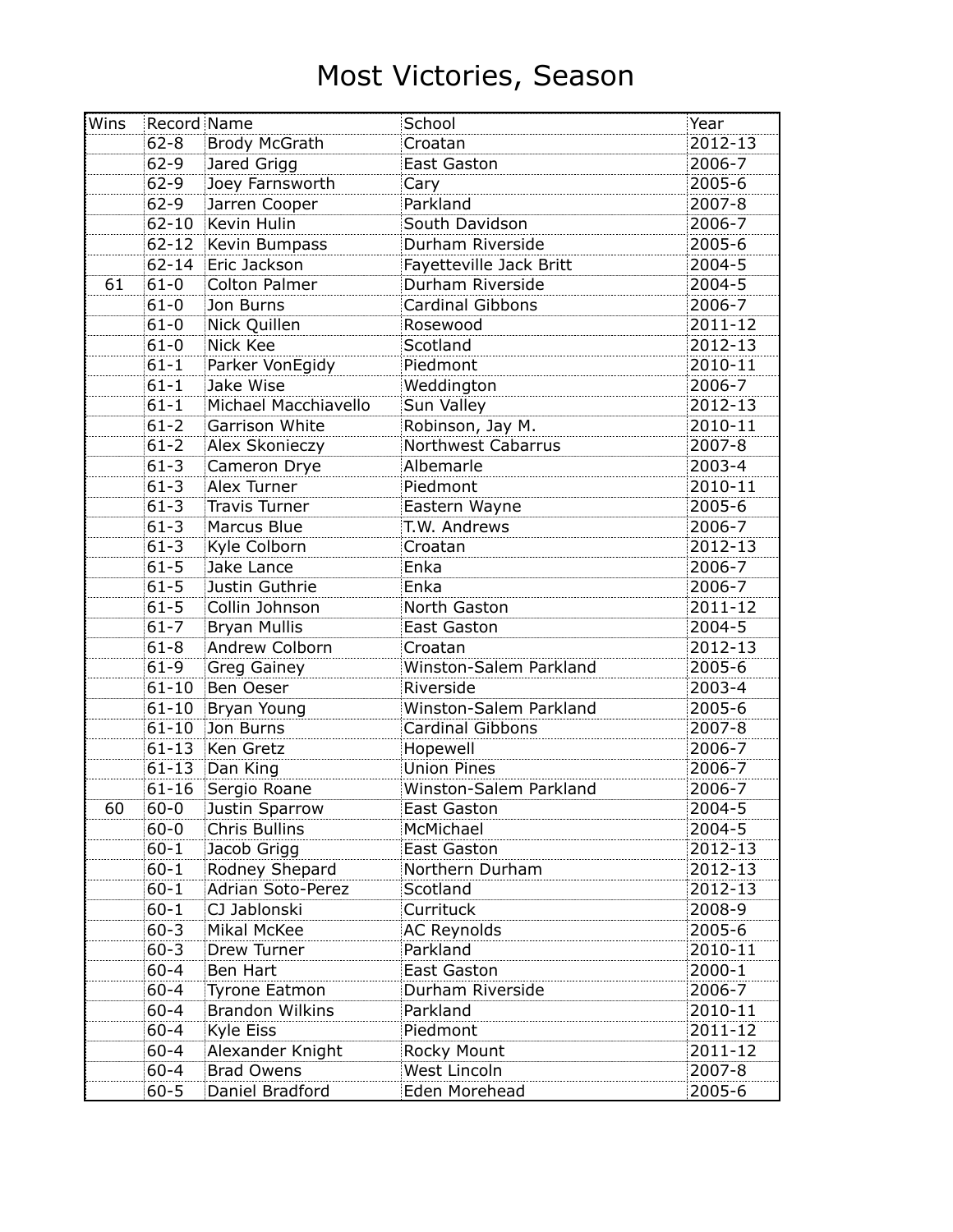| Wins | Record Name |                       | School                        | Year       |
|------|-------------|-----------------------|-------------------------------|------------|
|      | $60 - 5$    | Patrick McIntosh      | Catawba Bandys                | 2006-7     |
|      | $60 - 6$    | Casey Gashaw          | Scotland                      | 2006-7     |
|      | $60 - 7$    | Jeremy Ward           | Parkland                      | 2011-12    |
|      | $60 - 7$    | Jamil Winfild         | Eden Morehead                 | 2003-4     |
|      | $60 - 7$    | Chris Harris          | Seventy-First                 | 2008-9     |
|      | $60 - 8$    | Patrick Oakley        | Robinson, Jay M.              | 2010-11    |
|      | $60 - 9$    | Jonathan Morton       | Durham Riverside              | 2003-4     |
|      | $60 - 11$   | Garrett Harris        | Wakefield                     | 2002-3     |
|      |             | 60-11 Harry Monds     | Durham Riverside              | 2003-4     |
|      |             | 60-13 Kegan Whiteside | Rutherforton Spindale Central | 2006-7     |
| 59   | $59-0$      | Jacob Creed           | Jamestown Ragsdale            | 2005-6     |
|      | $59-0$      | Phazon Roddy          | Parkland                      | 2011-12    |
|      | $59-0$      | Parker VonEgidy       | Piedmont                      | 2012-13    |
|      | $59-0$      | Dominic Parisi        | JM Robinson                   | 2008-9     |
|      | $59 - 1$    | Daren Burns           | Catawba Bandys                | $2001 - 2$ |
|      | $59 - 1$    | Chris Tesar           | Eastern Wayne                 | 2005-6     |
|      | $59-1$      | Cody Lowe             | North Gaston                  | 2005-6     |
|      | $59-1$      | Nick Koren            | Cary                          | 2005-6     |
|      | $59-1$      | Jovonte Coleman       | Parkland                      | 2010-11    |
|      | $59-1$      | Nick Quillen          | Rosewood                      | 2012-13    |
|      | $59 - 1$    | Bobby Shanor          | Morehead                      | 2007-8     |
|      | $59 - 2$    | Jake Smith            | Fayetteville Jack Britt       | 2003-4     |
|      | $59 - 2$    | Antwan Davis          | Parkland                      | 2010-11    |
|      | $59 - 2$    | Kacee Hutchinson      | Enka                          | 2011-12    |
|      | $59-2$      | <b>Eric Milks</b>     | New Bern                      | 2012-13    |
|      | $59-2$      | Daniel Owenby         | Enka                          | 2007-8     |
|      | $59-3$      | Alex Ortiz            | Central Academy               | 2012-13    |
|      | $59 - 4$    | Justyn Duke           | Eden Morehead                 | 2003-4     |
|      | $59 - 4$    | Casey Belville        | Independence                  | 2011-12    |
|      | $59 - 4$    | Justin Rice           | North Buncombe                | 2007-8     |
|      | $59 - 5$    | Andrew Matroni        | Green Hope                    | 2002-3     |
|      | $59 - 5$    | Tyler Jones           | T.C. Roberson                 | 2011-12    |
|      | $59-6$      | Jordan Alfaro         | Fayetteville Jack Britt       | 2004-5     |
|      | $59-6$      | Drew Turner           | Parkland                      | 2011-12    |
|      | $59 - 7$    | Michael Bedard        | East Gaston                   | 2012-13    |
|      | $59 - 8$    | <b>Hector Velez</b>   | Durham Riverside              | 2004-5     |
|      | $59 - 8$    | James Abbott          | Cary                          | 2005-6     |
|      | $59 - 16$   | Gabe Brotzman         | Cary                          | 2005-6     |
| 58   | $58 - 0$    | Kacee Hutchinson      | Enka                          | 2012-13    |
|      | $58-0$      | Mamour Camara         | Louisburg                     | 2008-9     |
|      | $58 - 0$    | <b>Tyrone Eatmon</b>  | Riverside                     | 2007-8     |
|      | $58 - 1$    | Marcus Cain           | Parkland                      | 2009-10    |
|      | $58 - 1$    | Raymond Jordan        | New Bern                      | $2002 - 3$ |
|      | $58 - 1$    | Parker VonEgidy       | Piedmont                      | 2011-12    |
|      | $58 - 1$    | Gabe Brotzman         | Cary                          | 2008-9     |
|      | $58 - 2$    | Curry Pickard         | Morehead                      | 2000-1     |
|      | $58 - 2$    | Sherman White         | West Forsyth                  | 2005-6     |
|      | $58 - 2$    | Kurt Stephens         | St. Stephens                  | 2008-9     |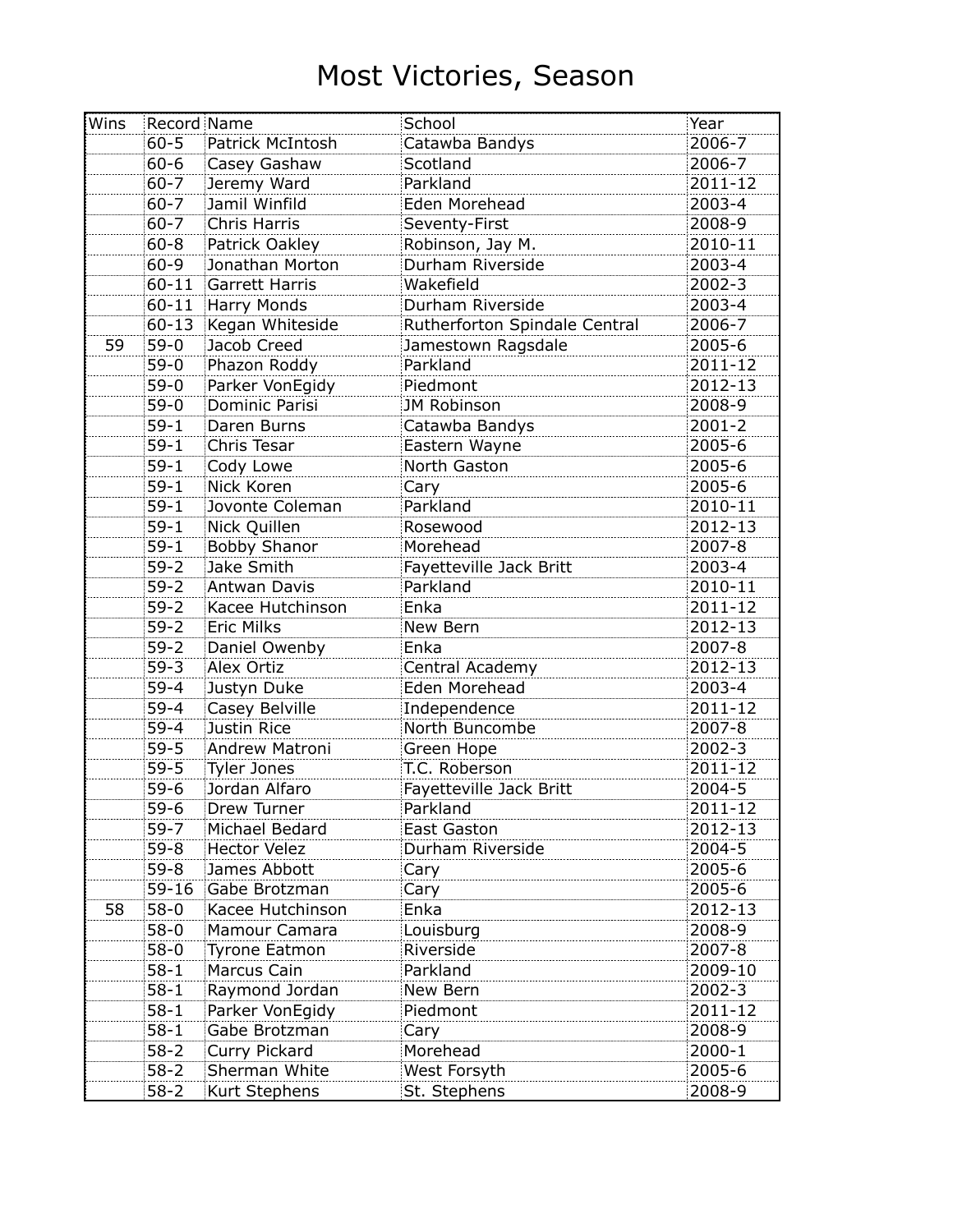| Wins | Record Name |                              | School                | Year       |
|------|-------------|------------------------------|-----------------------|------------|
|      | $58 - 2$    | Tyrone Eatmon                | Riverside             | 2008-9     |
|      | $58 - 2$    | Matthew Colvard              | Cary                  | 2008-9     |
|      | $58 - 3$    | Drake Dickenson              | Eden Morehead         | $2000 - 1$ |
|      | $58 - 3$    | Toby Peterson                | Mitchell              | 2005-6     |
|      | $58-3$      | <b>Colton Palmer</b>         | Durham Riverside      | 2005-6     |
|      | $58-3$      | Nathanael Torrence           | Concord               | 2010-11    |
|      | $58-3$      | Josh Brown                   | Northern Durham       | 2012-13    |
|      | $58 - 4$    | Victor Hojilla               | West Carteret         | 2004-5     |
|      | $58 - 4$    | Zach Eley                    | Southern Vance        | $2001 - 2$ |
|      | $58 - 5$    | Cody Mathis                  | <b>East Wilkes</b>    | 2012-13    |
|      | $58 - 5$    | Darius Dunn                  | Corinth Holders       | 2012-13    |
|      | $58 - 5$    | Bobby Baldwin                | Parkland              | 2007-8     |
|      | $58 - 5$    | Brandon Beckman              | Seventy-First         | 2008-9     |
|      | $58 - 6$    | Quincey Talley               | Southern Vance        | $2001 - 2$ |
|      | $58-6$      | Grant Harris                 | Wakefield             | 2005-6     |
|      | $58 - 6$    | Alex Brunsman                | Parkland              | 2011-12    |
|      | $58-6$      | Logan Farlowe                | Sun Valley            | 2012-13    |
|      | $58-6$      | <b>Scott McGee</b>           | Riverside             | 2008-9     |
|      | $58 - 7$    | Brandon Johnson              | Eastern Wayne         | 2005-6     |
|      | $58 - 7$    | Clay Heafner                 | West Lincoln          | 2007-8     |
|      | $58 - 7$    | Jake McKay                   | West Forsyth          | 2008-9     |
|      | $58 - 8$    | Jermey McKinney              | East Gaston           | 1999-0     |
|      | $58 - 10$   | Joe Runkle                   | Durham Riverside      | 2000-1     |
|      | $58 - 10$   | Mark Taylor                  | Enka                  | 2005-6     |
|      | $58 - 16$   | Marcus Byrd                  | Durham Riverside      | 2005-6     |
| 57   | $57-0$      | Marciano Ali                 | Parkland              | 2009-10    |
|      | $57-0$      | <b>Chris Bullins</b>         | McMichael             | 2003-4     |
|      | $57-0$      | Dominic Parisi               | JM Robinson           | 2007-8     |
|      | $57 - 1$    | Rob Tate                     | East Gaston           | 2003-4     |
|      | $57 - 1$    | Alan Carter                  | Northwest Guilford    | 2005-6     |
|      | $57-1$      | <b>Ben Creed</b>             | Cary                  | 2008-9     |
|      | $57 - 2$    | Adonis Wright                | Parkland              | 2009-10    |
|      | $57 - 2$    | Todd Bigelow                 | Havelock              | 2002-3     |
|      | $57 - 2$    | Andrae Lewis                 | Southern Vance        | $2001 - 2$ |
|      | $57-2$      | George Gianera               | North Wilkes          | 2005-6     |
|      | $57-2$      | Nick Quillen                 | Rosewood              | 2010-11    |
|      | $57-2$      | Joseph Centrella             | Weddington            | 2010-11    |
|      | $57-3$      | <b>Colt Howell</b>           | Catawba Bandys        | $2004 - 5$ |
|      | $57-3$      | <b>Matteson Tate Correll</b> | Topsail               | 2012-13    |
|      | $57-3$      | Micah Stanfield              | Morehead              | 2007-8     |
|      | $57 - 4$    | DeSean Grimes-Hines          | Parkland              | 2009-10    |
|      | $57 - 4$    | Justin Guthrie               | Enka                  | 2007-8     |
|      | $57 - 4$    | <b>Andrew Evans</b>          | Cardinal Gibbons      | 2007-8     |
|      | $57 - 5$    | Sean Younger                 | McMichael             | 2004-5     |
|      | $57 - 5$    | <b>Brandon Palmer</b>        | Durham Riverside      | 2000-1     |
|      | $57 - 5$    | Johnny Striblin              | Southwestern Randolph | 2003-4     |
|      | $57 - 5$    | <b>Taylor McGill</b>         | Rosewood              | 2011-12    |
|      | $57 - 5$    | Janicento Williamson         | Rocky Mount           | 2011-12    |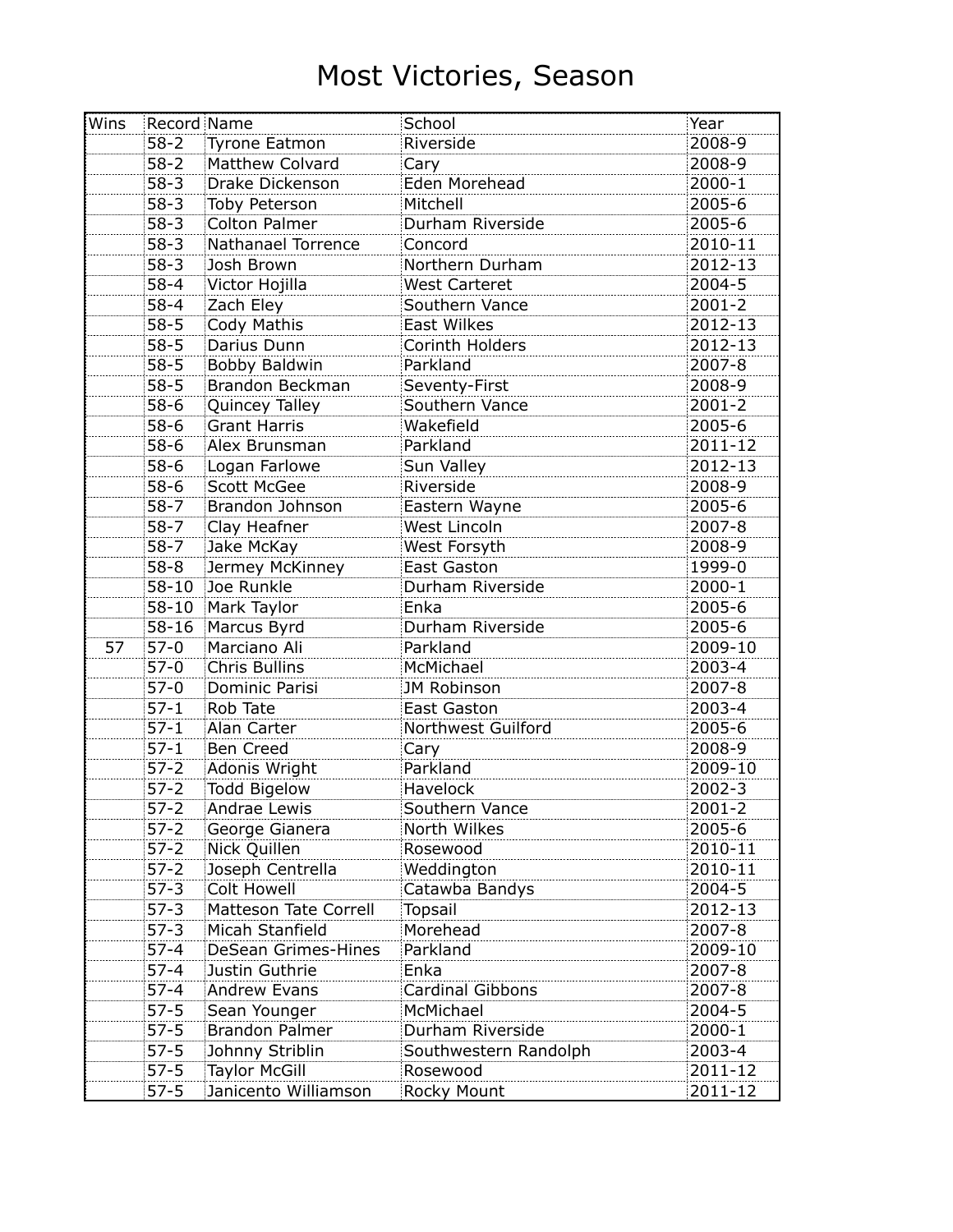| Wins |           | Record Name        | School                     | Year       |
|------|-----------|--------------------|----------------------------|------------|
|      | $57 - 5$  | Jordan Billings    | Southwestern Randolph      | 2011-12    |
|      | $57 - 5$  | Zac Whisnant       | <b>Bandys</b>              | 2012-13    |
|      | $57 - 5$  | Cody Stephens      | St. Stephens               | 2008-9     |
|      | $57 - 5$  | Zack Vernon        | Davie County               | 2008-9     |
|      | $57-6$    | Eddy Roman         | SW Randolph                | 2009-10    |
|      | $57-6$    | Jimmie Long        | Eastern Randolph           | 2003-4     |
|      | $57-6$    | Matt Richardson    | <b>East Gaston</b>         | 2000-1     |
|      | $57 - 7$  | Jalil Dozier       | Fayetteville Jack Britt    | 2002-3     |
|      | $57 - 7$  | William Scott      | West Forsyth               | 2011-12    |
|      | $57 - 8$  | JC Wagner          | Wilmington Laney           | 2005-6     |
|      | $57 - 8$  | Daniel Bomar       | Mitchell                   | 2012-13    |
|      | $57 - 8$  | Tony Fernandez     | <b>Union Pines</b>         | 2007-8     |
|      | $57 - 8$  | Tyler Heck         | <b>West Stokes</b>         | 2008-9     |
|      | $57-9$    | Chris Wittekind    | East Gaston                | 2005-6     |
|      | $57-9$    | Tylor Sigmon       | Dudley                     | 2007-8     |
|      | $57-9$    | Matthew Owensby    | Newton-Conover             | 2008-9     |
|      | $57 - 10$ | Chase Martin       | Hopewell                   | 2004-5     |
|      | $57 - 10$ | Christopher Walker | Parkland                   | 2011-12    |
|      | $57 - 12$ | Pedram Rahmatabadi | Green Hope                 | 2007-8     |
|      |           | 57-12 Matt Bogard  | Havelock                   | 2008-9     |
|      | $57 - 14$ | Dorian Monds       | Durham Riverside           | 2005-6     |
|      |           | 57-16 Neal Stultz  | Morehead                   | 2007-8     |
| 56   | $56 - 0$  | Raymond Jordan     | New Bern                   | 2003-4     |
|      | $56-0$    | Sean McIntosh      | Catawba Bandys             | 1999-0     |
|      | $56 - 0$  | Ray Farnsworth     | St. Stephens               | 2008-9     |
|      | $56 - 0$  | Daniel Owenby      | Enka                       | 2008-9     |
|      | $56 - 1$  | Mark Jahad         | Cary                       | 2004-5     |
|      | $56 - 1$  | Drew Forshey       | Hickory St. Stephens       | $2001 - 2$ |
|      | $56 - 1$  | Phillip Goodwin    | <b>Belmont South Point</b> | 2005-6     |
|      | $56 - 1$  | Garrison White     | JM Robinson                | 2008-9     |
|      | $56 - 2$  | Dan Prouty         | North Wilkes               | 2004-5     |
|      | $56 - 2$  | John Whitehead     | Hoggard                    | $2001 - 2$ |
|      | $56 - 2$  | OT Johnson         | Winston-Salem Mt. Tabor    | 2000-1     |
|      | $56 - 2$  | Cameron Drye       | Albemarle                  | 2005-6     |
|      | $56 - 2$  | John Goodwin       | <b>Belmont South Point</b> | 2005-6     |
|      | $56 - 2$  | Drew Turner        | Parkland                   | 2012-13    |
|      | $56 - 2$  | Alexander Knight   | Rocky Mount                | 2012-13    |
|      | $56 - 3$  | Chris Rivas        | Parkland                   | 2009-10    |
|      | $56 - 3$  | Jacob Smith        | Fayetteville Jack Britt    | 2002-3     |
|      | $56 - 3$  | Kevin Mari         | Winston-Salem Mt. Tabor    | 2000-1     |
|      | $56 - 3$  | Aaron Redus        | <b>Holly Springs</b>       | 2012-13    |
|      | $56 - 3$  | Clay Alguire       | West Lincoln               | 2012-13    |
|      | $56 - 4$  | <b>Colt Howell</b> | Catawba Bandys             | 2005-6     |
|      | $56 - 4$  | Phazon Roddy       | Parkland                   | 2010-11    |
|      | $56 - 5$  | Adonis Wright      | Parkland                   | 2010-11    |
|      | $56 - 5$  | Antwone Floyd      | Southern Vance             | $2001 - 2$ |
|      | $56 - 5$  | Robert Watson      | Southern Vance             | 2000-1     |
|      | $56 - 5$  | Chais Schenck      | East Gaston                | 1999-0     |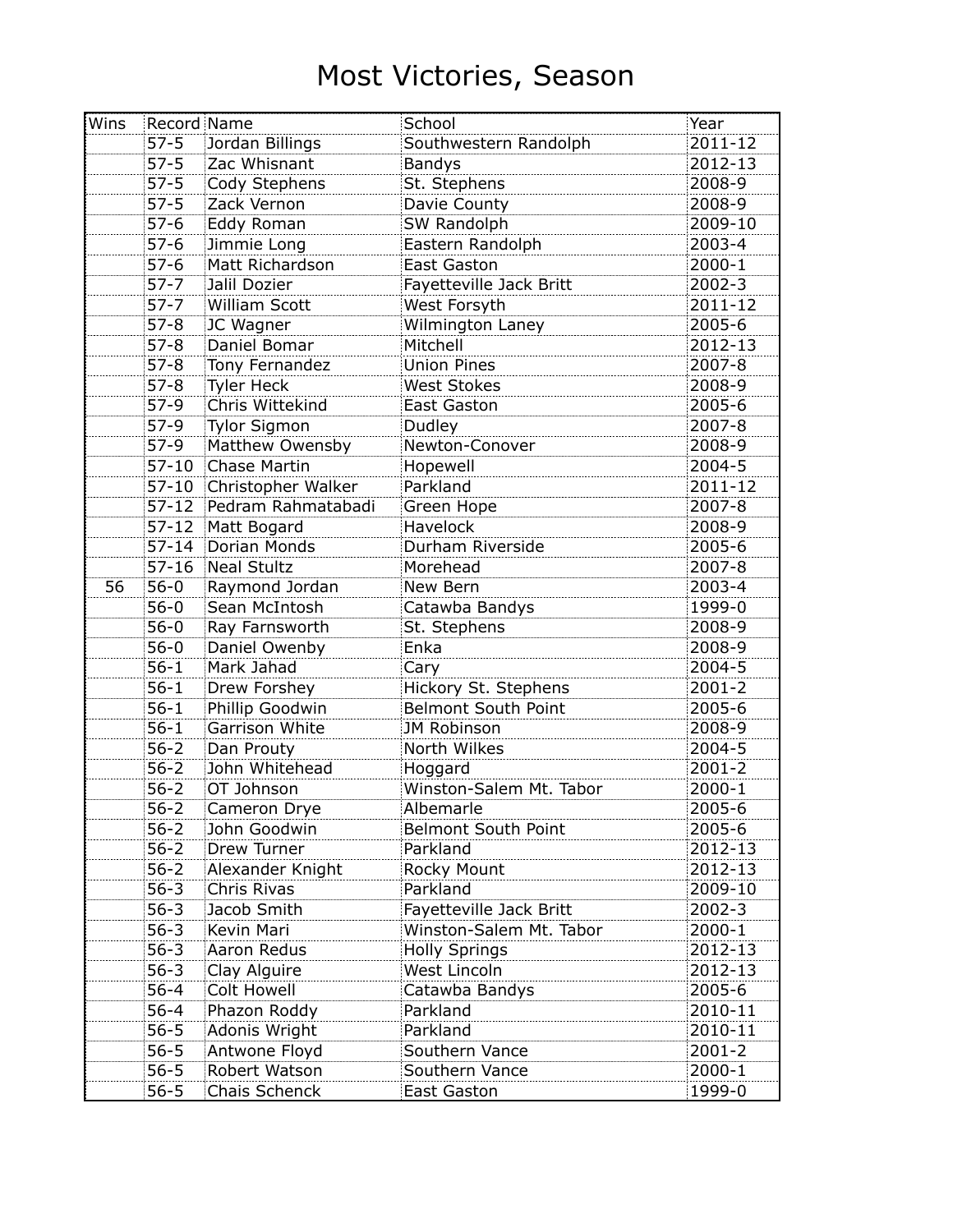| Wins |           | Record Name            | School                    | Year       |
|------|-----------|------------------------|---------------------------|------------|
|      | $56 - 5$  | Michael Macchiavello   | Sun Valley                | 2011-12    |
|      | $56 - 6$  | Robert Watson          | Southern Vance            | $2001 - 2$ |
|      | $56 - 6$  | Kevin McCullough       | West Forsyth              | 2005-6     |
|      | $56 - 6$  | <b>Brandon Lietz</b>   | Rose                      | 2008-9     |
|      | $56 - 7$  | Frank Hickman          | Wilmington Laney          | 2004-5     |
|      | $56 - 7$  | Brendan Latham         | Lake Norman               | 2012-13    |
|      | $56 - 8$  | Jalil Dozier           | Fayetteville Jack Britt   | 2003-4     |
|      | $56 - 8$  | Charlie Millea         | Havelock                  | 2007-8     |
|      | $56-9$    | Marcelus Perry         | Knightdale                | 2007-8     |
|      | $56 - 10$ | Matt Coakley           | Raleigh Leesville Road    | 2003-4     |
|      |           | 56-10 Dave Wilkens     | Havelock                  | 2007-8     |
|      | $56 - 10$ | Shaquawn Grant         | Riverside                 | 2008-9     |
|      |           | 56-11 Ethan Jarrell    | SW Randolph               | 2009-10    |
|      | $56 - 11$ | Jake Spears            | <b>Northwest Cabarrus</b> | 2005-6     |
|      |           | 56-13 Victor Cresenzo  | Eden Morehead             | $2005 - 6$ |
|      |           | 56-14 Josh Cochran     | Eden Morehead             | 2005-6     |
|      |           | 56-15 Terreyl Williams | Durham Riverside          | $2001 - 2$ |
|      | $56 - 20$ | Chris Wittekind        | <b>East Gaston</b>        | 2004-5     |
| 55   | $55-0$    | <b>Drew Forshey</b>    | Hickory St. Stephens      | $2000 - 1$ |
|      | $55-0$    | Josh Taylor            | <b>West Brunswick</b>     | 1998-9     |
|      | $55-0$    | Jordan Billings        | SW Randolph               | 2012-13    |
|      | $55-0$    | Timdarius Thurston     | <b>TW Andrews</b>         | 2007-8     |
|      | $55-0$    | Anthony Rogers         | Knightdale                | 2007-8     |
|      | $55-0$    | Eloheim Palma          | Cary                      | 2007-8     |
|      | $55 - 1$  | Timmy Allen            | Davie County              | 2004-5     |
|      | $55 - 1$  | Dusty McKinney         | East Gaston               | $2001 - 2$ |
|      | $55 - 1$  | <b>Brody Essick</b>    | North Davidson            | 2005-6     |
|      | $55 - 1$  | Stephen Ivey           | Piedmont                  | 2010-11    |
|      | $55 - 1$  | Ian Shannon            | Chapel Hill               | 2005-6     |
|      | $55 - 1$  | <b>Will Clark</b>      | Cary                      | 2012-13    |
|      | $55 - 1$  | Lawrence White         | Cary                      | 2007-8     |
|      | $55 - 1$  | Joe DeAngelo           | Southern Alamance         | 2008-9     |
|      | $55 - 2$  | Matt Colvard           | Cary                      | 2009-10    |
|      | $55 - 2$  | Cody Karns             | Lake Norman               | 2011-12    |
|      | $55 - 2$  | Richard Tolston        | Jack Britt                | 2012-13    |
|      | $55 - 2$  | Javon Johnson          | <b>Holly Springs</b>      | 2012-13    |
|      | $55 - 2$  | Corey Mock             | Chapel Hill               | 2007-8     |
|      | $55 - 3$  | Dusty Simpson          | Fuquay-Varina             | 2000-1     |
|      | $55 - 3$  | Collin Johnson         | North Gaston              | 2012-13    |
|      | $55 - 3$  | Demarcus Whitehurst    | North Pitt                | 2012-13    |
|      | $55 - 4$  | Jimmie Long            | Eastern Randolph          | 2002-3     |
|      | $55 - 4$  | Eric Wischusen         | Southern Nash             | 2005-6     |
|      | $55 - 4$  | Travis Krogman         | Hickory St. Stephens      | 2005-6     |
|      | $55 - 4$  | Aaron Hollifield       | Davie County              | 2005-6     |
|      | $55 - 4$  | Chris Sutton           | Wilmington Laney          | 2005-6     |
|      | $55 - 4$  | Colten McKinney        | Mitchell                  | 2011-12    |
|      | $55 - 4$  | Alex Ortiz             | Central Academy           | 2011-12    |
|      | $55 - 4$  | Matthew Kamisol        | T.C. Roberson             | 2011-12    |